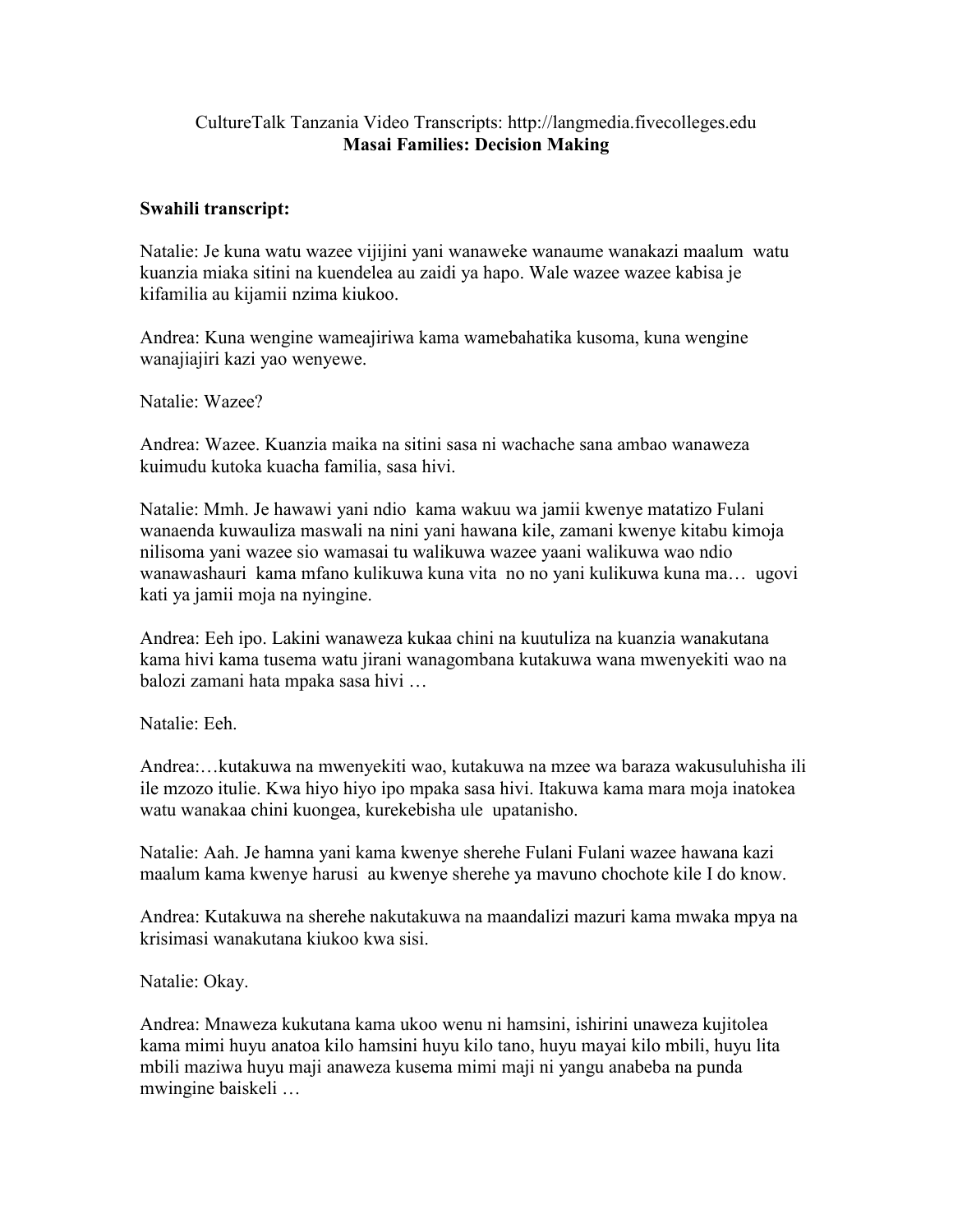Natalie: Aisee.

Andrea: ..kama kuna gari karibu anakodi gari inakuwa kama inachaguliwa mtu mmoja watu wote wa familia wanakwenda kula sikukuu kwa siku hiyo moja na kuanzia asubuhi saa mbili saa tatu saa nne saa tano ni maandalizi, anachaguliwa wakuu wa sherehe,

Natalie: Mmmh.

Andrea: .. kama wazee watakuwa wa kiume, wakina mama watatu, watoto wa tatu wanakuwa watu tisa inatosha kujiandaa wageni kukaribisha itakuwa wale watu wanasherekea kuaanzia saa sita kama saa saba saa nane wanawapokea ila sisi kabila yetu kama una uwezo umeoa na haujaoa itakuwa ki familia wanakaa pamoja huyu mtu hana uwezo tufanye nini kikwetu sisi.

Natalie: Aaah lakini anataka kuoa au anaoa …?

Andrea: Kama unataka kuoa.

Natalie: Anataka koa lakini hana mahari.

Andrea: Hana mahari halafu maisha yake magumu , watu wanachangisha.

## English translation:

Natalie: Are there any old people in the villages? In other words, do the old women and men have special jobs for people around sixty or older? The elders of the family or community or clan?

Andrea: Some are employed if they were lucky enough to go to school, but there are also some who are self-employed.

Natalie: Elderly people?

Andrea: The elderly. Starting with those who are about sixty. Right now there are very few who can manage to leave their family.

Natalie: Mmh. Aren't they traditionally the main decision-makers when there are various problems? Don't people go to ask them questions and other things, that is, don't they have...A long time ago, I read in one book that the elders, not only Masai elders, were the main advisors. For instance if there was war, no, in other words, if there were conflicts between one society and the other…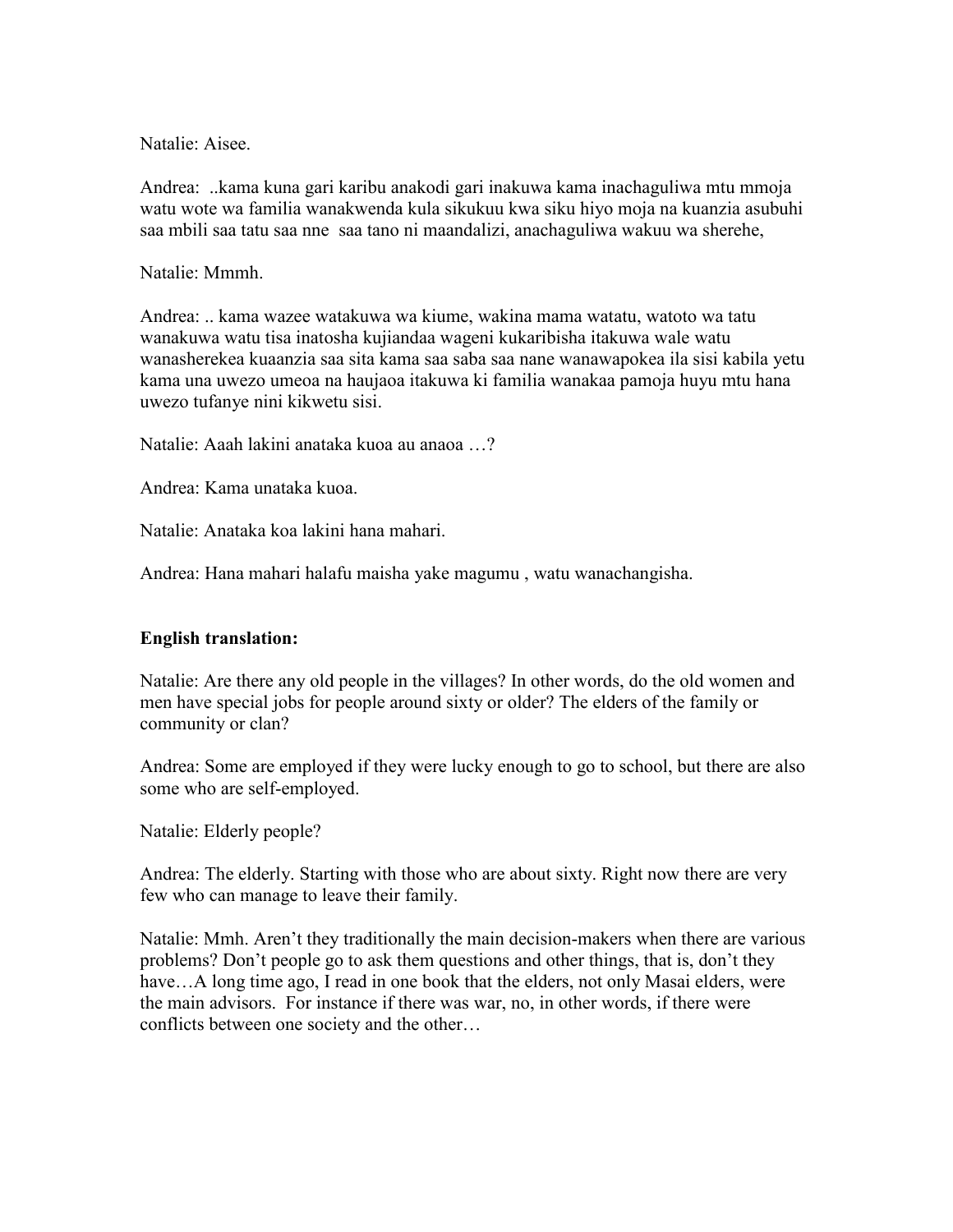Andrea: Yes, there are. But they would just sit down and calm each other down and then start a meeting like this. Let's say some neighbors have conflicts. In the past, there were their chairman and 'balozi,' even in the present.

Natalie: Eeh.

 Andrea: ...There are would be their chairman, the head of the meeting who would solve the problem so as to settle the issue. And that is in place right up to the present. When something happens, they will sit down to talk in order to solve the problem.

Natalie: Aah. So don't they have… during different celebrations…don't the elders have certain responsibilities. Like during weddings or during the harvest celebration? Anything, I don't know…

Andrea: There will be a celebration and there will be considerable preparations. They will meet as a clan according to our traditions; say for New Year or Christmas.

Natalie: Okay.

Andrea: You can meet if there are about fifty or even twenty, and you contribute. Like I will give this much, fifty kilos, and this one will give five kilos, this one, two kilos of eggs, this one two liters of milk, this one water, this one says, "I'll take care of the water," and he'll bring the water on a donkey or by bicycle.

Natalie: Ooh, I see.

Andrea: If there is a car nearby, he'll rent it. It's like they choose one person. All the members of the family will go to enjoy the celebration. Preparations start sometime in the morning around eight, nine, ten or eleven o'clock. They choose the main host of the celebration.

Natalie: Mmmh.

Andrea: If there are elders they will be males, three women, three children so there will be nine people, which is enough to welcome the guests those people will be celebrating. From twelve, one or two in the afternoon, they receive the guests. For us, in our tribe, if you are rich and are married or not married it happen that in a family meeting, they will sit together and say, "This person is not rich, what can we do that is in keeping with our community's customs?"

Natalie: If he wants to marry or marry..?

Andrea: If he wants to marry…

Natalie: He wants to marry but he does not have a dowry.